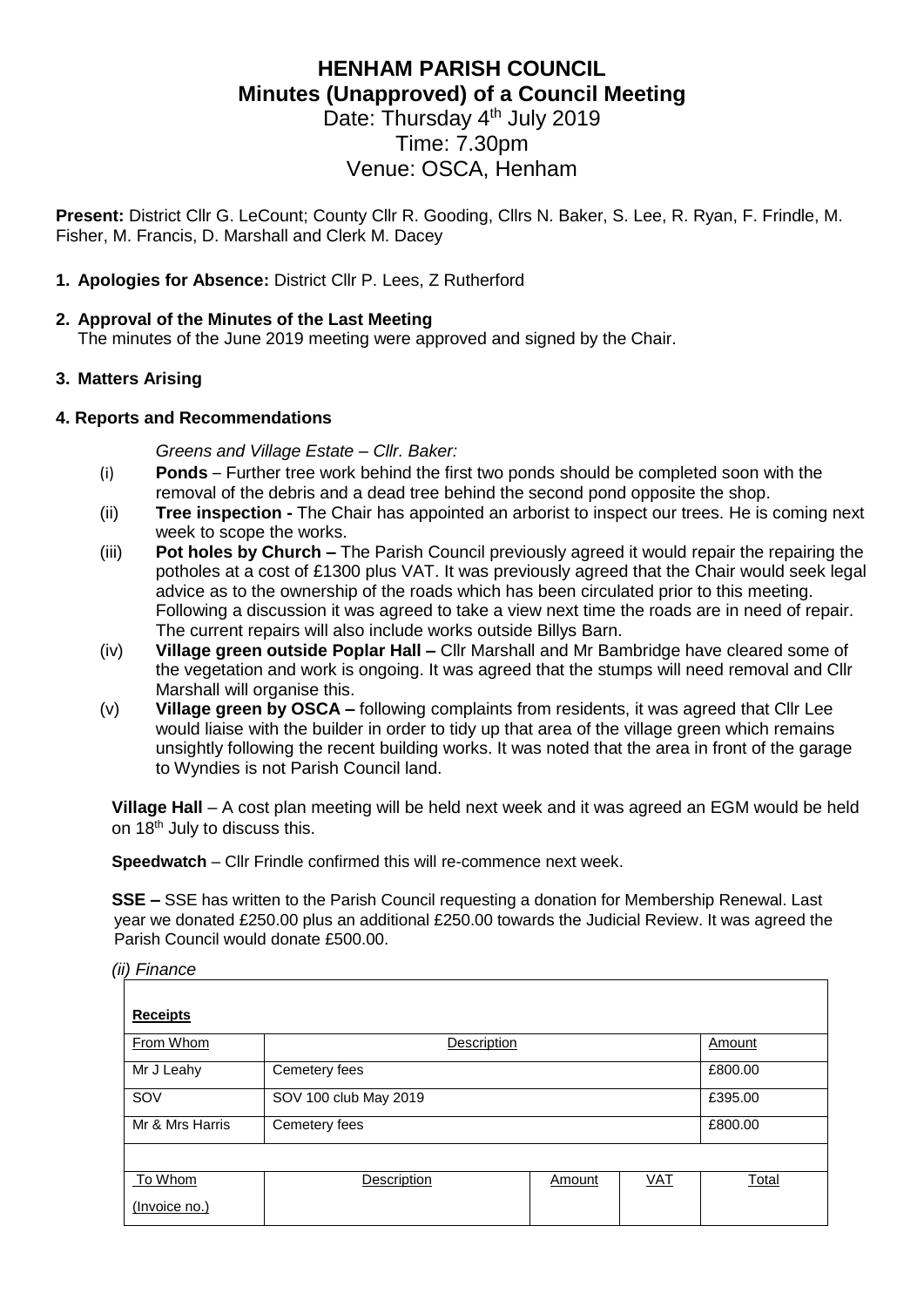| M. Dacey                         | Clerk's salary (June)                | £386.31 | £0.0   | £386.31 |
|----------------------------------|--------------------------------------|---------|--------|---------|
| EALC (11541)                     | Planning training for Cllr Ryan      | £65.00  | £13.00 | £78.00  |
| L. Beresford (5)                 | Village Window and Signs cleaning    | £40.0   | £0.0   | £40.00  |
| Paul Mower                       | Village gardening                    | £105.00 | £0.0   | £105.00 |
| <b>JRB</b> Enterprise<br>(19915) | Dog Poo bags                         | £58.04  | £11.61 | £69.65  |
| M. Dacey                         | Refund for postage and printers ink  | £455.81 | £9.16  | £59.17  |
| P. Knott (60494)                 | Grass cut 12/6 & 26/6                | £870.00 | £0.0   | £870.00 |
| L. Peake (271033)                | <b>Refund for Burial Rights Book</b> | £103.00 | £20.60 | £123.60 |

### **Treasury Management Investment Policy and Strategy 2018/19 – Cllr Fisher – nothing to report.**

**Signing of AGAR 2018-19 for Henham PC** – The Year-End Accounts have been submitted to the exernal auditor by the clerk.

**VAT Reclaim** – The Clerk has submitted a VAT reclaim for £6000.02 on behalf of the Parish Council.

### *(vi) Planning and Developments*

• Cllr Ryan attended a planning course at EALC.

### **Applications:**

- **UTT/19/1436/HHF** proposed Extension of front door porch, 5 Vernons Close
- **UTT/19/1339/FUL** proposed Erection of 1 no. detached dwelling with detached double garage, Wood End Cottage, Wood End Green. An objection has been submitted by our planning advisor and advice provided to local residents.
- **UTT/19/1395/FUL** proposed Erection of one pair of semi-detached houses with parking (amended scheme to that approved under planning permission UTT/18/0148/FUL) Lodge Cottage Chickney Road. It was agreed the Parish Council would comment on this application.
- **UTT/19/1553/HHF** proposed Construction of two car garage and residential annexe, Billys Barn Birds Farm Church End
- **FAIRFIELD: UTT/17/3573/OP Land to The North West of Henham Road** Henham Parish Council strongly opposes this development of 350 houses and will challenge it at the UDC Planning meeting. It was expected that the planning meeting may be heard on 19<sup>th</sup> December but will be pushed back to later this year.
- **Bedwell Development** It was noted that residents have recently received a public consultation booklet from a developer called Gladman, outlining a proposal to site 235 new homes on a plot sitting behind existing properties on Bedwell Road on the approach to Ugley Green. The booklet encourages local residents to respond to the consultation, however the advice from the Parish Council is not to do so. Developers regularly use this mechanism to gauge public opinion prior to submitting planning applications and by doing so, they have the opportunity to put together a strong defence to any potential challenges. Residents are therefore asked not to respond to this proposal by Gladman with their concerns but respectfully request that residents wait until the planning application is formally submitted to Uttlesford District Council before doing so via their official planning portal.

# **Breaches:** *District Cllr Lees to update re HTY:*

• **Hill Top Yard (UTT/15/0623 – Enforcement – timing of lighting system) –** The Parish Council continues to monitor any other ongoing breaches of the planning conditions. District Cllr Lees has chased up the breach. UDC has confirmed this has now been logged as a new investigation. The reference number is ENF/19/0077/C.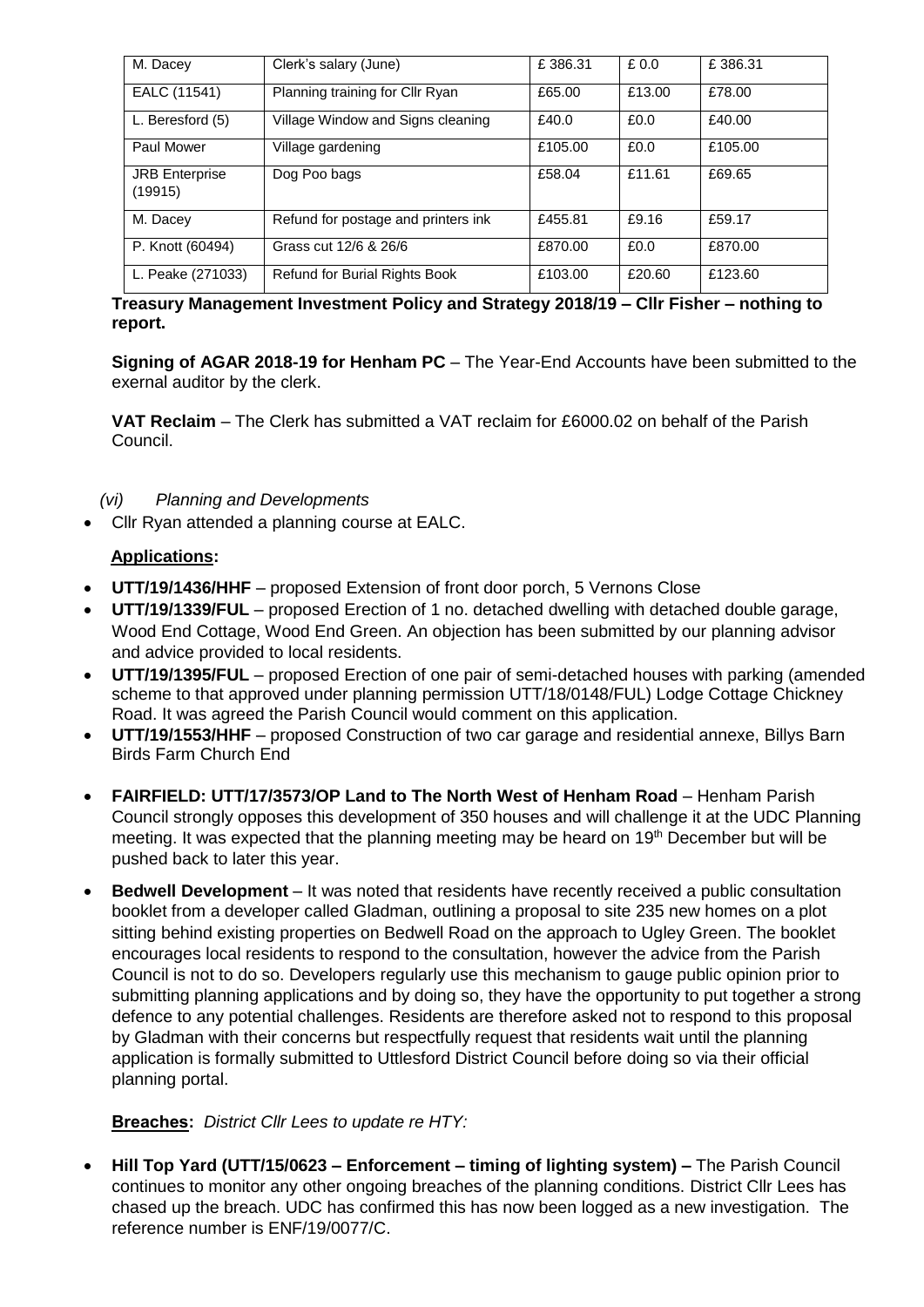- **Appeals: none**
- **Decisions: UTT/19/0502/HHF**  Application for a proposed Cartlodge at White House, High Street – Refuse
- *(iv) Highways –* **UPDATE from Cllr LeCount :**

Repairs to entrance of Old Mead Lane –There is some differing opinion on ownership of the entrance but OLMRA's understanding is that the lane truly begins at the gate which is about 2 metres into the turning. *ECC have been asked to check who is responsible for repairing the damage.*

Hall Road Henham The Henham Parish Council agreed to pay for the installation of a 40mph buffer zone at this site – *Advertising in the press will commence on 11 July for 2 weeks and then if no objections the work will commence later in July.*

Blocked drains in Old Mead Road - *A new online application has been applied for by Cllr LeCount*

School Parking at Pimletts and Carters Lane, Henham –*The request for double yellow lines in the vicinity of the school would need to be made to the North Essex parking Partnership and will need Cllr Gooding's support as the relevant County Member.* 

Closure of Hall Road, Elsenham (Abbotford Bridge) - for bridge repairs commenced in May and the road will be closed for between 4 – 6 months (depending on weather conditions). The division has caused major problems in Pledgdon Green*. Therefore a permit to reduce the speed through the village to a temporary 20 mph hass been submitted. This been agreed (6 June) and will come into force in the next two weeks. Cllr LeCount will then ask Essex Police to enforce the reduced speed limit, and when Hall road is reopened, Cllr LeCount will request that the temporary 20 mph becomes a permanent fixture. New signage to stop HGVs and none residents using Pledgdon Green village as a short cut has been erected.*

**Residents are encouraged to also report any matters to Essex Highways direct via the Essex Highways web site [www.essex.gov.uk/highways](http://www.essex.gov.uk/highways) (details also on the Henham Website), as the more people who complain regarding Highways matters the more likely something will get done.**

# **5. Correspondence**

Sent/Received: Email to the clerk regarding the willow tree by the pond.

Planning Applications - see 4(iii) above

• Clerk – approximately 200 emails in June 2019.

#### **6. Waste and Minerals Development Issues** – Nothing to report.

**7. Stop Stansted Expansion** – Cllrs Lee and Fisher attended an Extraordinary Meeting of Uttlesford District Council (UDC) on Friday 28 June at 4.00pm where it was decided by Uttlesford District Council to refer the 2018 Stansted Airport planning application back to the Planning Committee for further consideration.

#### **8. Governance** – Nothing to report.

**9. Local Plan** – The Stage 1 hearing sessions are in the process of being heard at UDC. Our planning advisor attended the session on 4<sup>th</sup> July representing the interests of the village. Cllr Baker and Cllr Le Count provided an update.

# **10. Henham SOV 100 Club draw Cllr. Fisher –**

**June Draw**